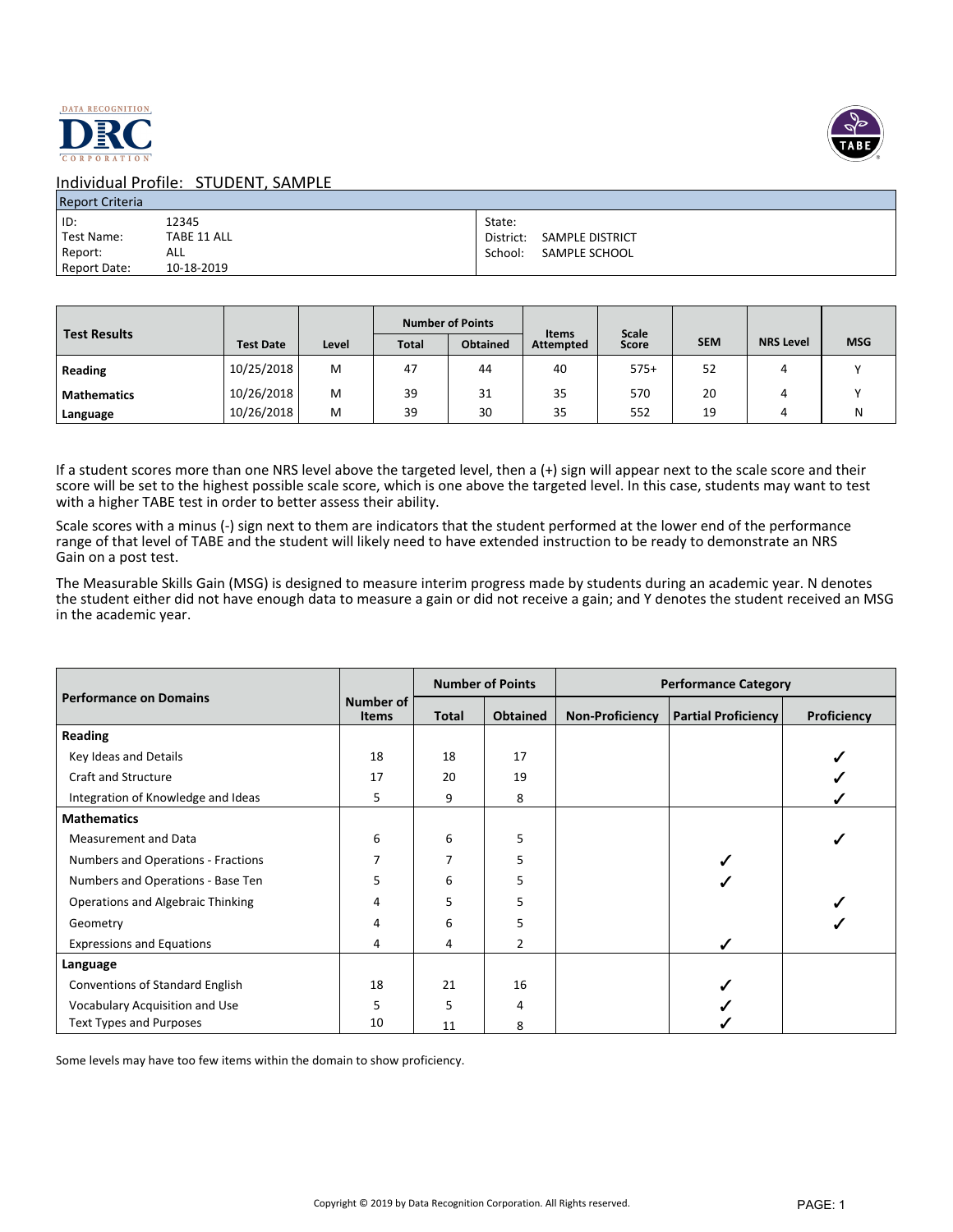



| <b>Report Criteria</b> |             |                                     |
|------------------------|-------------|-------------------------------------|
| ID:                    | 12345       | State:                              |
| Test Name:             | TABE 11 ALL | District:<br><b>SAMPLE DISTRICT</b> |
| Report:                | ALL         | SAMPLE SCHOOL<br>School:            |
| Report Date:           | 10-18-2019  |                                     |

| <b>FORM</b> | <b>DOMAIN</b>                            | <b>PERFORMANCE</b> | <b>DEMONSTRATED SKILLS</b>                                                                                                     | <b>AREAS FOR NEXT FOCUS</b>                                                                                                                        |
|-------------|------------------------------------------|--------------------|--------------------------------------------------------------------------------------------------------------------------------|----------------------------------------------------------------------------------------------------------------------------------------------------|
| M           | <b>Reading</b>                           |                    |                                                                                                                                |                                                                                                                                                    |
|             | Key Ideas and<br>Details                 | Proficiency        | Summarize an informational text<br>Identify the main idea of a very complex text                                               | Support an inferred central idea with<br>$\bullet$<br>evidence from a moderately complex text<br>Make distinctions between ideas in a<br>$\bullet$ |
|             |                                          |                    |                                                                                                                                | moderately complex text                                                                                                                            |
|             |                                          |                    | Make an inference connecting ideas in a text                                                                                   | Analyze the connections among ideas in a<br>$\bullet$<br>very complex text                                                                         |
|             |                                          |                    | Make an inference based on a section of text                                                                                   | Use evidence to support the analysis of<br>$\bullet$<br>connections among ideas in a very complex<br>text                                          |
|             |                                          |                    | Use details to support inferences regarding<br>connections in a text                                                           |                                                                                                                                                    |
|             | Craft and<br>Structure                   | Proficiency        | Describe the structure of multiple paragraphs<br>$\bullet$<br>of a moderately complex text                                     | Analyze the function of a text feature<br>$\bullet$                                                                                                |
|             |                                          |                    | Describe the structure of a section of very<br>complex text (technical document)                                               | Determine the point of view of a<br>moderately-very complex text                                                                                   |
|             |                                          |                    | Describe the structure of very complex text<br>$\bullet$                                                                       | Use evidence to support the determination<br>$\bullet$<br>point of view                                                                            |
|             |                                          |                    | Use evidence to support comparisons of the<br>$\bullet$<br>structure of moderately to very complex texts                       | Determine authors' purposes across complex<br>texts                                                                                                |
|             |                                          |                    | Use evidence to support the comparison of<br>points of view across multiple texts on the<br>same topic                         |                                                                                                                                                    |
|             | Integration of<br>Knowledge and<br>Ideas | Proficiency        | Explain the author's use of evidence to<br>$\bullet$<br>support an idea in very complex text                                   | Determine the relevance of evidence use to<br>$\bullet$<br>support a claim                                                                         |
|             |                                          |                    | Use evidence to support the explanation of<br>an author's point about a text                                                   | Compare claims made across texts and<br>support comparison with multiple pieces of<br>evidence                                                     |
|             |                                          |                    | Use text evidence from multiple texts to<br>$\bullet$<br>support the use of quantitative information                           |                                                                                                                                                    |
|             |                                          |                    | Use multiple pieces of evidence to support<br>the explanation of an author's point about a<br>text                             |                                                                                                                                                    |
| M           | <b>Mathematics</b>                       |                    |                                                                                                                                |                                                                                                                                                    |
|             | Measurement and<br>Data                  | Proficiency        | Use properties of complementary and<br>$\bullet$<br>supplementary angles to find missing angle<br>measures in diagrams         | Use the properties of angles to write and<br>$\bullet$<br>solve equations in one variable to find missing<br>angle measures in diagrams            |
|             |                                          |                    | Find the missing dimension of a rectangular<br>prism when given the other dimensions and<br>the volume                         | Create rectangular prisms with different<br>dimensions and volumes that are the same                                                               |
|             |                                          |                    | Find volumes of rectangular prisms by<br>counting unit cubes and by multiplying the<br>side lengths (using the volume formula) | Convert from a larger unit of measure to a<br>$\bullet$<br>smaller unit of measure                                                                 |
|             |                                          |                    | Use line plots to solve multi-step addition,<br>subtraction, multiplication, and division<br>problems                          |                                                                                                                                                    |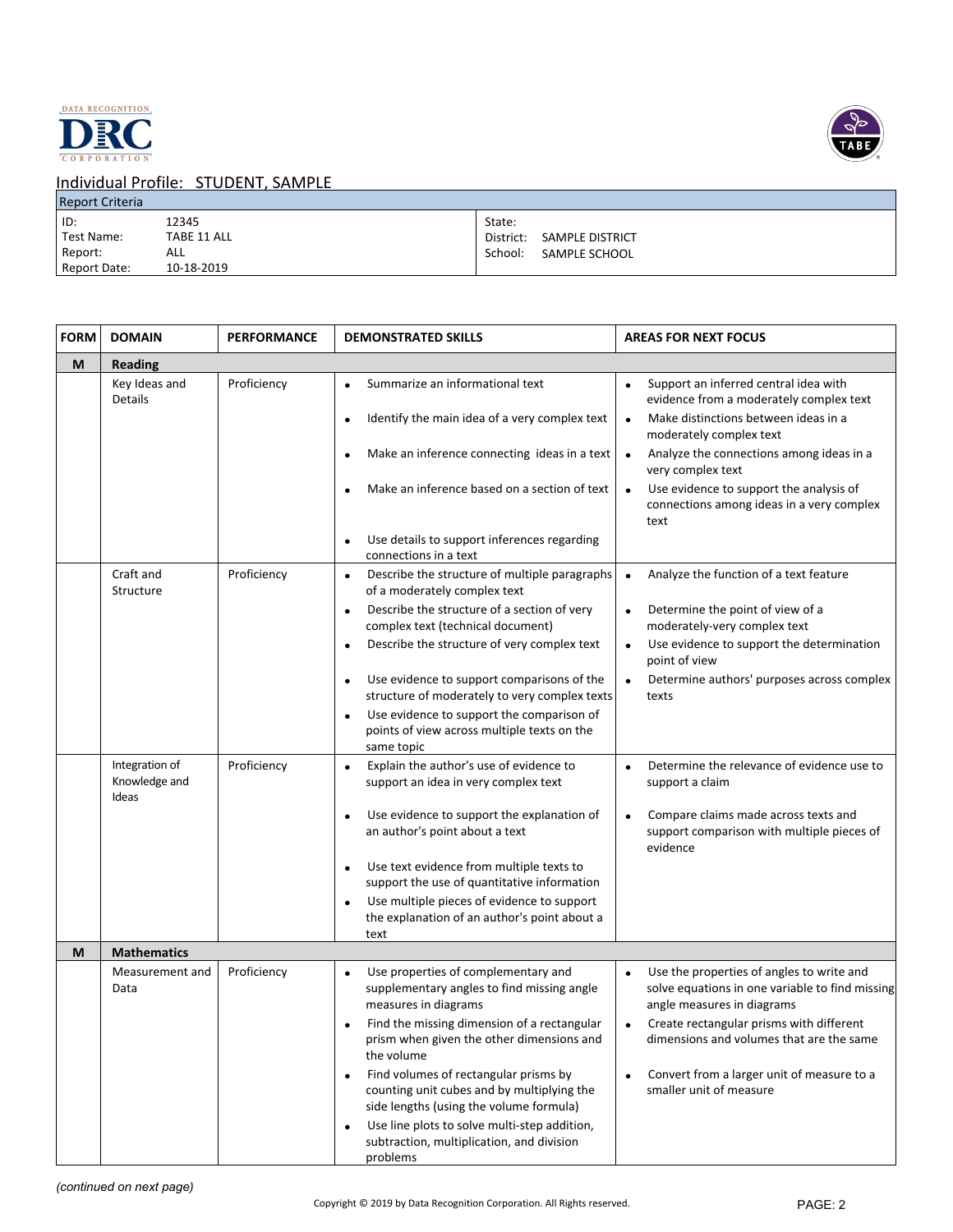



| <b>Report Criteria</b>                       |                                           |                                                                    |
|----------------------------------------------|-------------------------------------------|--------------------------------------------------------------------|
| ID:<br>Test Name:<br>Report:<br>Report Date: | 12345<br>TABE 11 ALL<br>ALL<br>10-18-2019 | State:<br>SAMPLE DISTRICT<br>District:<br>School:<br>SAMPLE SCHOOL |
|                                              |                                           |                                                                    |

| <b>FORM</b> | <b>DOMAIN</b>                                  | <b>PERFORMANCE</b>  | <b>DEMONSTRATED SKILLS</b>                                                                                                                                                                                                                                                | <b>AREAS FOR NEXT FOCUS</b>                                                                                                                                                                                                                                                                                                                                                                        |
|-------------|------------------------------------------------|---------------------|---------------------------------------------------------------------------------------------------------------------------------------------------------------------------------------------------------------------------------------------------------------------------|----------------------------------------------------------------------------------------------------------------------------------------------------------------------------------------------------------------------------------------------------------------------------------------------------------------------------------------------------------------------------------------------------|
|             | Numbers and<br>Operations -<br>Fractions       | Partial Proficiency | Express the division of two whole numbers as<br>a fraction in a real-world context<br>Use visual representations to create models<br>of decimals and connect these to fractions<br>Use visual representations to compare<br>$\bullet$<br>decimals to the hundredths place | Express repeated addition of unit fractions as<br>multiplication expressions (e.g., $1/5 + 1/5 +$<br>$1/5 = 3 \times 1/5 = 3/5$<br>Use visual representations to show division of<br>$\bullet$<br>a whole number by a unit fraction<br>Solve simple, one-step, real-world problems<br>$\bullet$<br>involving addition or subtraction of fractions<br>with different denominators or multiplication |
|             |                                                |                     | Solve simple, one-step, real-world problems<br>$\bullet$<br>involving addition and subtraction of fractions<br>with different denominators                                                                                                                                | or division involving a unit fraction                                                                                                                                                                                                                                                                                                                                                              |
|             | Numbers and<br>Operations -<br><b>Base Ten</b> | Partial Proficiency | Use various strategies for adding numbers<br>$\bullet$<br>with up to four digits                                                                                                                                                                                          | Use various strategies for adding numbers,<br>$\bullet$<br>including decimals, with up to six digits                                                                                                                                                                                                                                                                                               |
|             |                                                |                     | Use various strategies to multiply three- and<br>$\bullet$<br>four-digit numbers by one-digit numbers                                                                                                                                                                     | Use various strategies to multiply two-,<br>$\bullet$<br>three-, and four- digit numbers by one-, two-,<br>and three-digit numbers                                                                                                                                                                                                                                                                 |
|             |                                                |                     | Create models of decimals and use decimal<br>notation                                                                                                                                                                                                                     | Use various strategies to divide two-, three-,<br>$\bullet$<br>and four-digit numbers by one- and two-digit<br>numbers                                                                                                                                                                                                                                                                             |
|             |                                                |                     | Round multi-digit numbers to the thousands<br>$\bullet$<br>and ten thousands places and examine the<br>values of the digits in each place                                                                                                                                 | Compare decimals to the thousandths place<br>$\bullet$                                                                                                                                                                                                                                                                                                                                             |
|             |                                                |                     |                                                                                                                                                                                                                                                                           | Compare the values of digits in multi-digit<br>$\bullet$<br>numbers and observing patterns                                                                                                                                                                                                                                                                                                         |
|             | Operations and<br>Algebraic<br>Thinking        | Proficiency         | Write and use two-step equations involving<br>$\bullet$<br>addition, subtraction, multiplication, division,<br>and grouping symbols that represent<br>real-world situations                                                                                               | Write multi-step equations with rational<br>$\bullet$<br>numbers involving addition, subtraction,<br>multiplication, division, and grouping symbols<br>to represent real-world situations and use<br>them to solve problems                                                                                                                                                                        |
|             |                                                |                     | Create number patterns with addition rules to<br>$\bullet$<br>investigate how they relate to multiplication<br>and division                                                                                                                                               | Create and analyze number patterns with<br>$\bullet$<br>addition rules to investigate how they relate<br>to multiplication and division                                                                                                                                                                                                                                                            |
|             |                                                |                     | Identify prime and composite numbers<br>$\bullet$                                                                                                                                                                                                                         | Investigate patterns and properties of prime<br>$\bullet$<br>and composite numbers                                                                                                                                                                                                                                                                                                                 |
|             | Geometry                                       | Proficiency         | Distinguish common and non-common<br>$\bullet$<br>attributes of pairs or groups of shapes using<br>pictures, diagrams, and words                                                                                                                                          | Plot points and draw polygons with integer<br>$\bullet$<br>coordinates in the coordinate plane                                                                                                                                                                                                                                                                                                     |
|             |                                                |                     | Draw polygons with vertices at whole number<br>$\bullet$<br>coordinates in the coordinate plane                                                                                                                                                                           | Recognize and use right triangles drawn in the<br>$\bullet$<br>coordinate plane to solve problems                                                                                                                                                                                                                                                                                                  |
|             |                                                |                     | Name parts of ordered pairs and what they<br>describe (e.g., x-coordinate, y-coordinate)                                                                                                                                                                                  | Explore the effects of simple transformations<br>$\bullet$<br>(90 or 180 degree rotations, reflections, and<br>translations) on common plane figures                                                                                                                                                                                                                                               |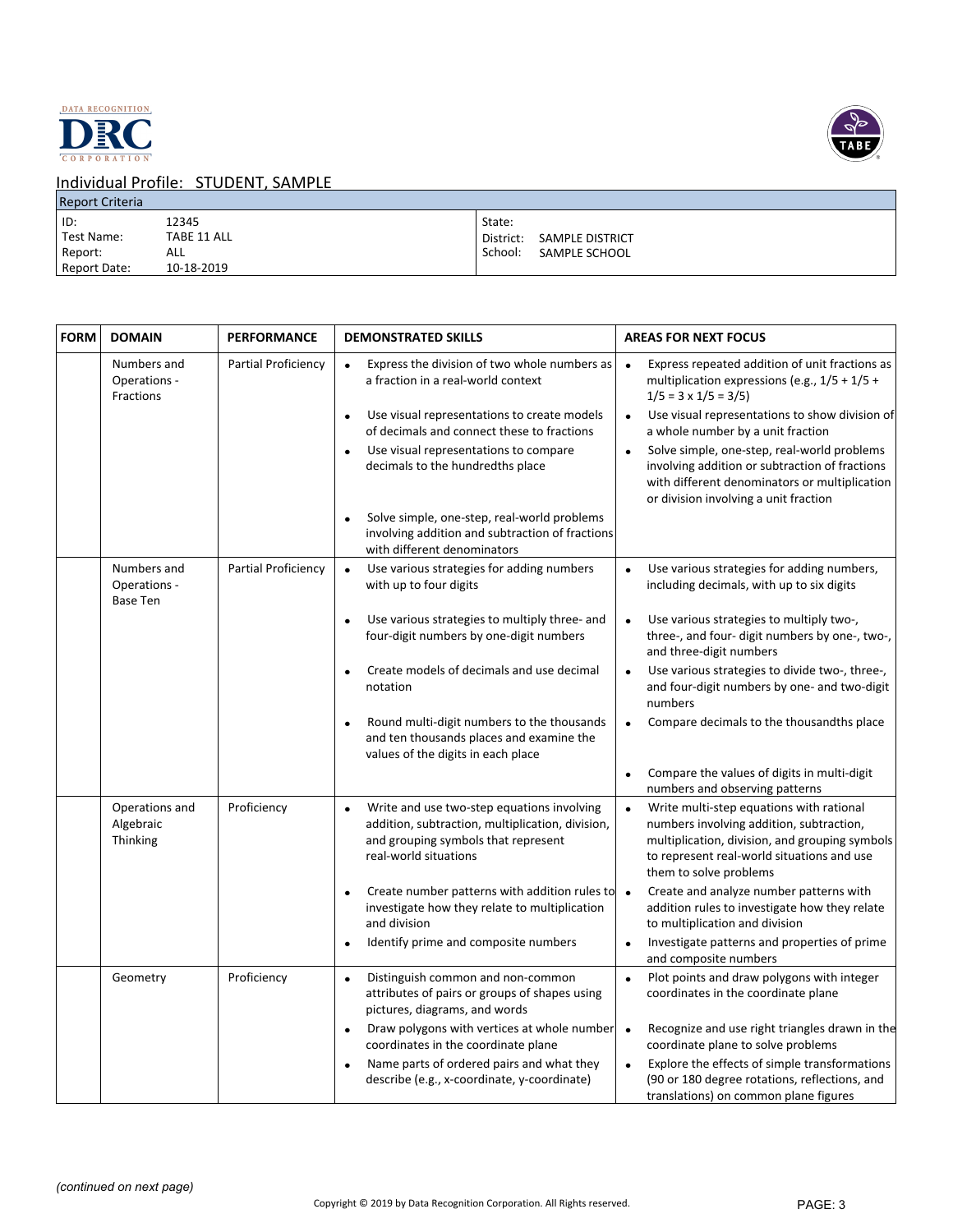



| <b>Report Criteria</b> |             |                                     |
|------------------------|-------------|-------------------------------------|
| ID:                    | 12345       | State:                              |
| Test Name:             | TABE 11 ALL | <b>SAMPLE DISTRICT</b><br>District: |
| Report:                | ALL         | School:<br>SAMPLE SCHOOL            |
| Report Date:           | 10-18-2019  |                                     |

| FORM | <b>DOMAIN</b>                | <b>PERFORMANCE</b>  | <b>DEMONSTRATED SKILLS</b>                                                                                                                                    | <b>AREAS FOR NEXT FOCUS</b>                                                                                                                                                                    |
|------|------------------------------|---------------------|---------------------------------------------------------------------------------------------------------------------------------------------------------------|------------------------------------------------------------------------------------------------------------------------------------------------------------------------------------------------|
|      | Expressions and<br>Equations | Partial Proficiency | Solve multi-step equations involving addition,<br>subtraction, multiplication, and division of<br>rational numbers                                            | Write and solve multi-step equations<br>involving addition, subtraction, multiplication,<br>division, the distributive property, and<br>exponents (squares and cubes) with rational<br>numbers |
|      |                              |                     | Write and solve expressions and equations to<br>represent verbal descriptions (e.g., the<br>product of twice a number, n, and 6) and<br>real-world situations | Write and solve expressions and equations<br>involving the distributive property or<br>combining like terms                                                                                    |
|      |                              |                     | Use inverse operations to show steps in<br>solving equations                                                                                                  | Use properties of addition and multiplication<br>to justify steps in solving an equation                                                                                                       |